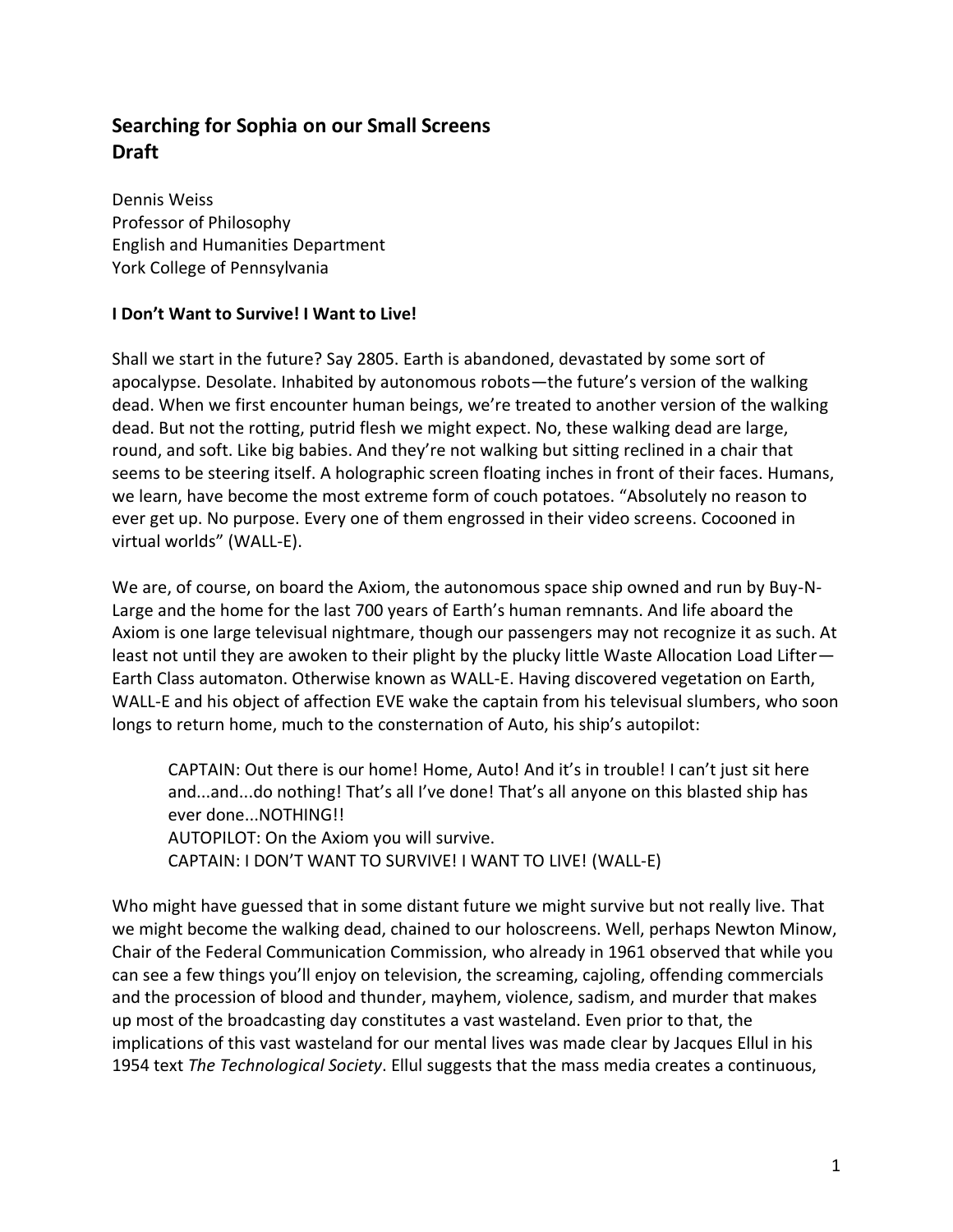lasting, and total environment that encloses the human being within its artificial creation, holds us in thrall, and is responsible for our nervous afflictions. Ellul observes:

There is no other comparable instrument of human isolation. The radio, and television even more than the radio, shuts up the individual in an echoing mechanical universe in which he is alone….Television, because of its power of fascination and its capacity of visual and auditory penetration, is probably the technical instrument which is most destructive of personality and of human relations. (379 - 380).

The real implications of this vast wasteland, though, were first identified by Marie Winn in her 1977 book *The Plug-In Drug: Television, Children, and the Family* (revised 2002). Chapter 2 of that text is titled "A Changed State of Consciousness" and identifies the phenomenon of "television zombies." Winn draws on mothers' descriptions of their young children's behavior while watching television:

Charles settles in with all his equipment in front of the television set when he comes home from nursery school—his blanket and his thumb. Then he watches in a real trance. It's almost impossible to get his attention. He'll watch like that for hours, if I let him. (16)

My five-year-old goes into a trance when he watches TV. He just gets locked into what is happening on the screen. He's totally, absolutely absorbed when he watches and oblivious to anything else.  $(16 - 17)$ 

Winn describes the phenomenon of the television zombie: "trancelike…the jaw is relaxed and hangs open slightly; the tongue rests on the front teeth (if there are any). The eyes have a glazed, vacuous look…There is certainly little indication that they are active and alert mentally" (17). Jerry Mander picks up the theme of the television zombie in his 1978 book *Four Arguments for the Elimination of Television*, where he observes that television trains people for being zombies. The television is a machine "that invades, controls and deadens the people who view it" (158). "My kids look like zombies when they're watching" (160). He references Marie Winn's book: "It asserted that television viewing by children was addictive, that it was turning a generation of children into passive, incommunicative zombies who couldn't play, couldn't create, and couldn't even think very clearly." (163). When watching television, your mind is occupied by images that come pouring in. Your mind is neither quiet nor calm. "It may be nearer to dead, or zombie-ized" (214).

In 1984—a year befitting apocalyptic diagnoses of our televisual culture—the philosopher of technology Albert Borgmann turned to television as a paradigmatic device and the foreground of technology. In *Technology and the Character of Contemporary Life*, Albert Borgmann, shortly after introducing the distinction between things and devices, turns to the television, noting that "increasingly, video programs can be seen nearly everywhere—in bars, cars, in every room of a home" (43). The televisual procurement of entertainment is, Borgmann attests, the foremost foreground of technology. The attractiveness that television possesses, which Borgmann likens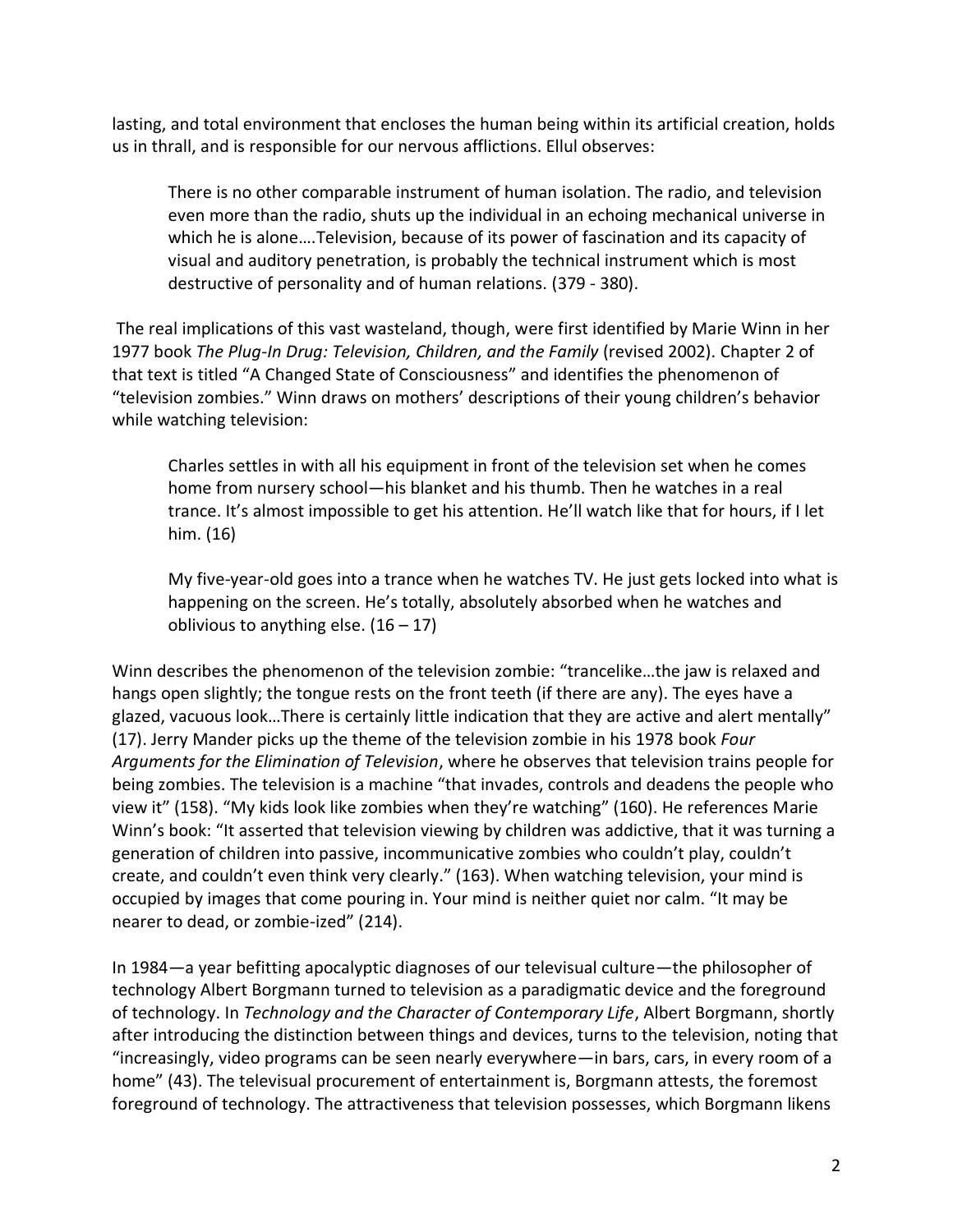to addiction, belies its tendency to prevent an idyllic childhood and a vigorous adolescence, to suffocate conversation, reduce common meals, supersede reading, and crowd out games, walks, and social occasions. Television, he suggests, is eminently in tune with the device paradigm, indeed it remains the purest, the clearest and most attenuated presentation of the promise of technology and the inevitable completion of technological culture (142).

#### **In a world ruled by zombies and hosts, we are forced to finally start living.**

Oddly, perhaps ironically, the phenomenon of televisual zombies and Borgmann's philosophical diatribe against television finds resonance with two of the most popular television shows today, AMC''s *The Walking Dead* and HBO's *Westworld*. On the surface, AMC's popular zombie show would seem to be worlds apart from HBO's equally popular robot drama. The decaying and putrefying Southern flesh of *The Walking Dead* seemingly occupies a distinct universe from the gleaming surfaces of animatronic hosts populating the old west of *Westworld*. Zombies are the shambling walking dead. Whether slow or fast, they are decrepit, falling apart, used up of life, representative of the body and its failings. Robots and various sundry cyborgs, on the other hand, are products of the intellect, the mind, and representative of the gleaming, shining surface of a technological culture—the products of technoscience. Our *Westworld* hosts are regularly repurposed and reliably rebuilt following any damage.

And yet, zombies and robots share a long and complicated philosophical history that speaks to, dare we say, timeless existential riddles about our nature and place in the cosmos. At least since *I am Legend*, the ur-text of contemporary tales of vampire/zombie apocalypse, and *R.U.R.*, the ur-text of robot revolutions, we human beings have been preoccupied with visions of being displaced in a future that lacks a place for us. Furthermore, zombies and robots are joined at the hip philosophically, so to speak, in the puzzles they raise about subjectivity and consciousness. From Hershel's commitment to preserving the personhood of a barn full of zombies in *The Walking Dead* to William's defense of Dolores against the depredations of Logan in *Westworld*, zombies and robots have provoked philosophical musings about what, if anything, is distinctive about human beings and what, if anything, is going on in their and our heads.

*The Walking Dead* and *Westworld* share another intriguing similarity in their take on the very televisual culture that produced them, suggesting that our time spent with our screens is indeed turning us into the very walking dead they caution us against and that WALL-E holds out as our future state. The inspiration for *The Walking Dead*, Robert Kirkman's graphic novel notes on its back cover:

How many hours are in a day when you don't spend half of them watching television? When is the last time any of us REALLY worked to get something we wanted? How long has it been since any of us really NEEDED something what we WANTED? The world we knew is gone. The world of commerce and frivolous necessity has been replaced by a world of survival and responsibility. An epidemic of apocalyptic proportions has swept the globe causing the dead to rise and feed on the living. In a matter of months society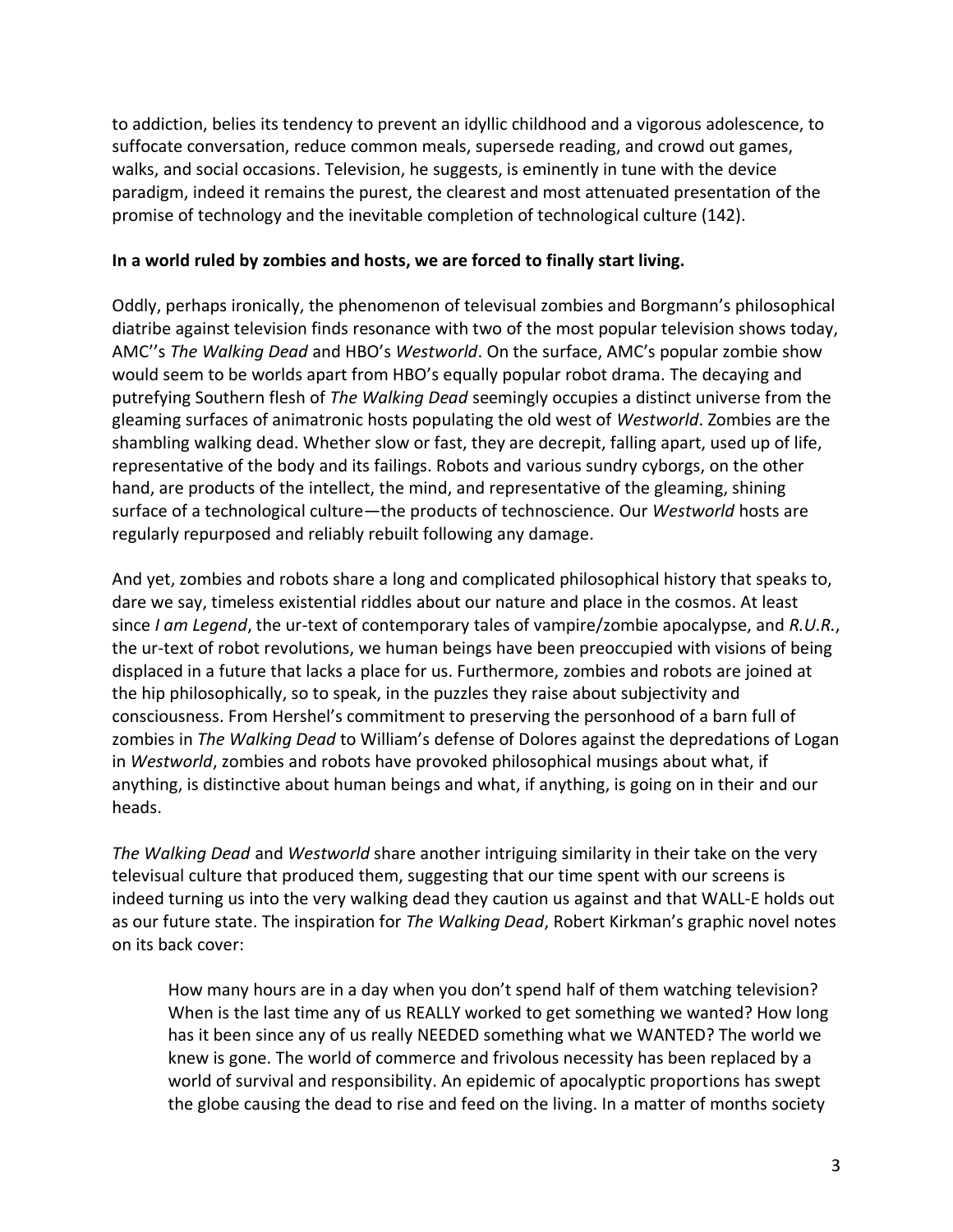has crumbled—no government, no grocery stores, no mail delivery, no cable TV. In a world ruled by the dead, we are forced to finally start living.

Kirkman would seem to agree with the Captain of the Axiom that it's time to turn off our screens and finally start living. It's a sentiment that finds its way into *Westworld* as well. As The Man in Black tortures the host Teddy, he observes, "You know why you exist, Teddy? The world out there, the one you'll never see, was one of plenty. A fat, soft teat people cling to their entire life. Every need taken care of... except one...Purpose, meaning. So they come here" ("Contrapasso"). The Man in Black is a seeker of meaning and purpose and he thinks he can find it in a wild west world not unlike the world Rick Grimes inhabits. Both television shows seem to advocate stripping away the detritus of our media culture and getting real.

# **Irony or Self-Reflection?**

 $\overline{a}$ 

In the worlds of *The Walking Dead* and *Westworld*, technology, and perhaps foremost television, zombifies human beings, leading to brain death. We need a zombie apocalypse or at least a wild west theme park to once again start living and find some purpose. Both television shows are preoccupied with perennial philosophical questions about subjectivity, personhood, the boundaries between the living and the dead, the place of human beings in the world, and the apocalypse and the coming of the posthuman. And, yet, of course, these are two very popular television shows, firmly ensconced in the flourishing second golden age of television. Is there perhaps a touch of irony there? Or quite possibly more than a measure of serious selfreflection?

If television in the broadcast era was guilty of transforming us into zombies, television in the post-broadcast era is perhaps concerned with plumbing the nature of that existence engendered by watching so much television. Employing a televisual metaphor, Judith/Jack Halberstam and Ira Livingston observe in their introduction to *Posthuman Bodies* that "the posthuman body is a technology, a screen, a projected image;…the human body itself is no longer part of 'the family of man' but of a zoo of posthumanities" (3). That zoo of posthumanities is well represented on 21<sup>st</sup> century television, which is preoccupied with technology, subjectivity, and the status of the human in a potential age of technological apocalypse. Beginning with what I will nominate as the founding text of the second golden age of television, Joss Whedon's *Buffy the Vampire Slayer* (1996 – 2003), on to his *Firefly* (2002 – 2003) (recall the Reavers) and television shows such as *Orphan Black* (2013 – 2017), *Mr. Robot* (2015 – present), *Battlestar Gallactica* (2004 – 2009), *Sense8* (2015 – 2018), *Humans* (2015 – present), and many more, we've offloaded onto our still most ubiquitous technology our storytelling proclivities, compulsively rehearsing stories and myths and engendering new rituals geared to coming to terms with the technological shifts it and we are living through.<sup>1</sup>

<sup>&</sup>lt;sup>1</sup> I owe this point to my colleague and collaborator Dr. Colbey Emmerson Reid, with whom I am at work on a project exploring posthuman television. Our many conversations about television have informed this essay.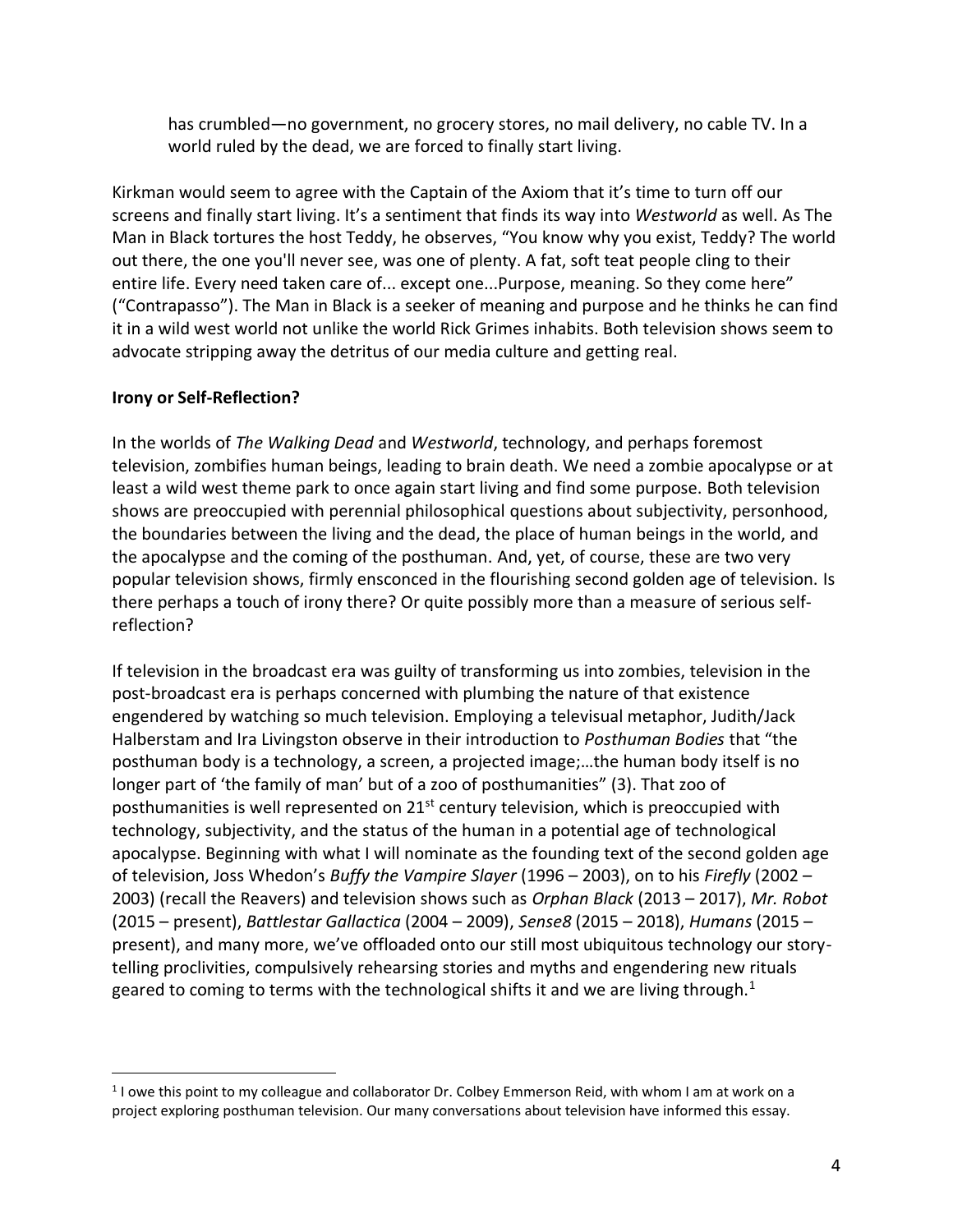The flourishing of Reavers and clones and synths, walking dead and hosts on our small screens suggests that rather than irony, our small screens might be steeped in self-reflection. We truly are searching for sophia on our small screens. Perhaps we need an alternative to the rather tropistic take on television and our screen technologies, including smart phones, that suggests they are turning us into the very zombies we are so preoccupied with on our small screens. Several alternatives are suggested in the work of media scholars, including John Fiske and John Hartley's account of television's bardic function (*Reading Television*), John Ellis' notion of television as a medium of "working through" (*Seeing Things*), and John Hartley's account of television as a transmodern teacher (*Uses of Television*). Referencing several of these accounts, Horace Newcomb and Paul Hirsch, adopt the model of the cultural forum. As they write:

In its role as central cultural medium [television] presents a multiplicity of meanings rather than a monolithic dominant point of view. It often focuses on our most prevalent concerns, our deepest dilemmas. Our most traditional views, those that are repressive and reactionary, as well as those that are subversive and emancipatory, are upheld, examined, maintained, and transformed. The emphasis is on process rather than product, on discussion rather than indoctrination, on contradiction and confusion rather than coherence. ("Television as a Cultural Forum" 564)

For Newcomb and Hirsch, television is a liminal realm in which "we allow our monsters to come out and play, our dreams to be wrought into pictures, our fantasies transformed into plot structures" (564). Rather than an impoverished medium that zombifies the brain, Newcomb and Hirsch treat television as a dense, rich, complex, liminal medium that challenges us to work through our complex, contradictory, and confused perspectives. In this respect, they could be talking about the wild lands of Georgia and Virginia in *The Walking Dead* or the Westworld theme park. While Newcomb recognizes that television has a history and is a complex phenomenon and that its broadcast model, somewhat central to his proposal of the cultural forum, has been superseded by something (it's not yet clear what), television still has the power to function as something like a cultural forum. Newcomb himself has more recently rehearsed several models for thinking about television, from television as a cultural forum to television as a switchboard through which streams of information, power, and control flow unevenly ("Television Studies" 25), to, my own favorite, TV as the Sam's Club or the Costco of contemporary American culture ("Studying Television" 110). But whatever the model, the starting point is television as a complex medium in which complex ideas are worked through.

We in fact find support for this alternative take on television in the manner in which *The Walking Dead* and *Westworld* actively call attention to their status as televisual texts immersed in our media culture while they seemingly engage in reflection on those perennial philosophical questions. Both shows are interesting mash ups of genre television, with the DNA of the western, long a popular television genre, pervasive throughout. Both shows are immersed in the new world of television as social media and transmedia phenomena, with links to books, websites, social media, video games, even theme park experiences and pop-up experiences. *Westworld* recently featured a pop-up theme park during the South by Southwest festival. As *Wired* magazine reported, "A 40-person crew spent five weeks constructing a real-life town of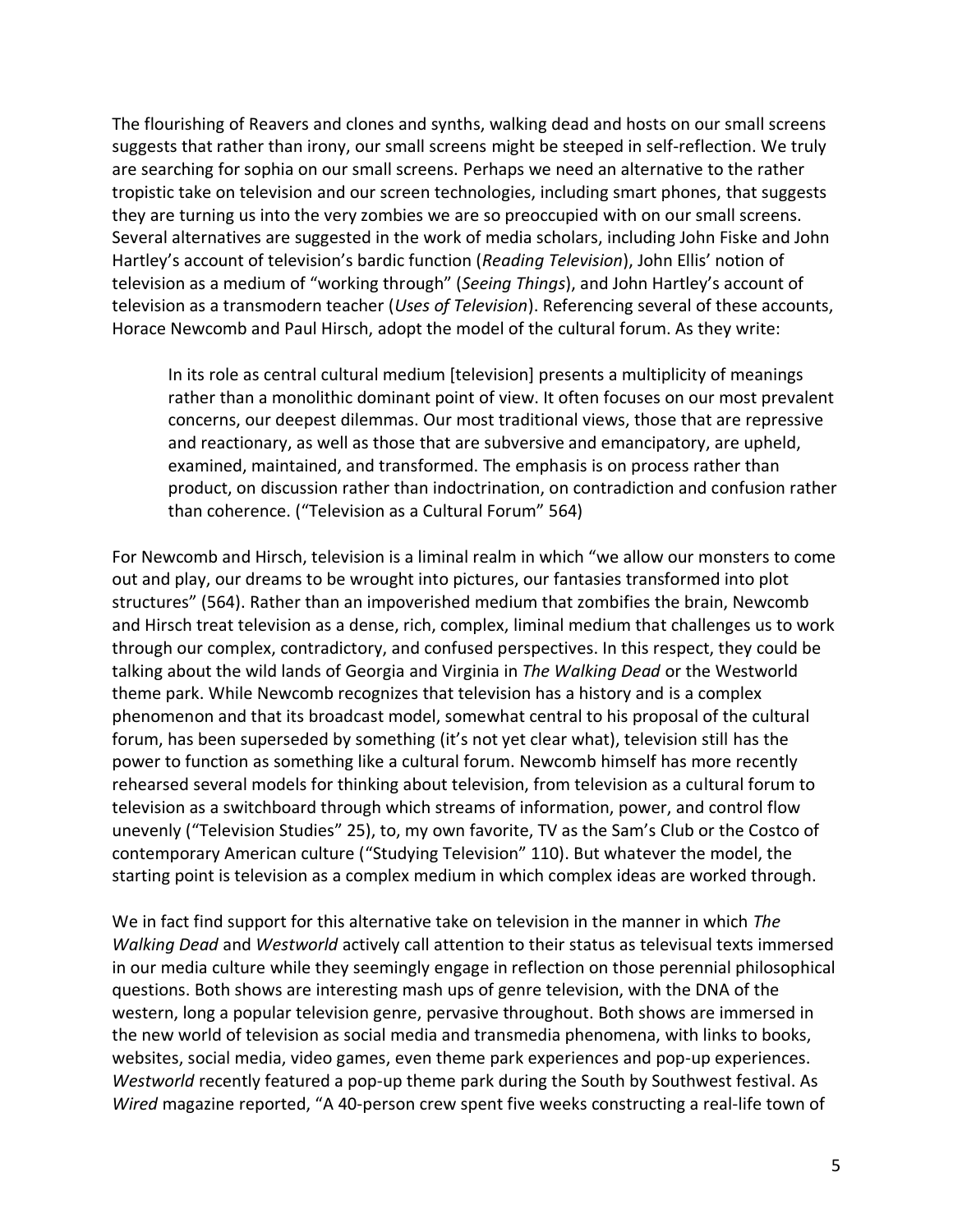Sweetwater, a Sleep No More-style immersive theater experience in which more than 60 actors and stunt performers played the show's "hosts" and visitors played, well, visitors" (Locke). Not to be outdone, Universal Studios Theme Park now features a Walking Dead attraction:

Prepare to fight for survival in a fully immersive journey as you navigate through a world overrun by hungry walkers. Follow in the footsteps of the human survivors as you battle your way through nightmarish iconic landscapes that bring the most popular cable TV show in history to life! (Universal Studios)

*The Walking Dead* is notable as well for having pioneered the aftershow experience and for its two-screen Story Synch experience. As reported by that font of pop culture information, Wikipedia:

The aftershow format originated in the mid-2000s with the U.S. channel MTV's *The After Show*, and was initially conceived to accompany unscripted programs such as reality television. In the 2010s, U.S. entertainment channels began to add aftershows to their most popular scripted series, up to a point at which the *New York Post* wrote of the format having achieved a "saturation point" in 2016. An aftershow's typical format, pioneered by AMC's *Talking Dead* in 2011, is two or more people discussing a just-aired episode. This is sometimes accompanied by bonus material from the series, or special guests such as actors or creative staff.

AMC describes Story Synch as a way for viewers to immerse themselves more deeply in their favorite series. "This live, interactive experience lets you vote in snap polls, answer cool trivia questions and re-live tense moments via video clips during the *premiere* broadcast of each new episode." Increasingly, our screens are preoccupied with reflections on what we are watching on still other screens. From Story Synch to theme parks and active online communities, *The Walking Dead* and *Westworld* create opportunities for individuals to "enter" their worlds, to enter the forum, as Newcomb and Hirsh put it, and participate with television in the logic of public thought. The idea of the "forum," they note, is more than a metaphor. "In forming special interest groups, or in using such groups to speak about television, citizens actually enter the forum. Television shoves them toward action, toward expression of ideas and values" (570).

# **Zombies or Hosts?**

Philosophy has long excluded the realm of image, myth, and narrative from its purview and philosophy's hostility toward the television, exemplified even in philosophers of technology such as Ellul or Borgmann, robs us of the opportunity to grapple with our modern myth-making machine and the narratives it routinely generates regarding our technological culture. Media studies scholar Douglas Kellner argues that television today assumes some of the functions traditionally ascribed to myth and ritual, including integrating individuals into the social order, celebrating dominant values, and offering models of thought, behavior, and gender for imitation. Whether adopting Newcomb and Hirsch's model of the cultural forum or some other model, it's clear that as the story telling animal, we have and will likely continue to turn to the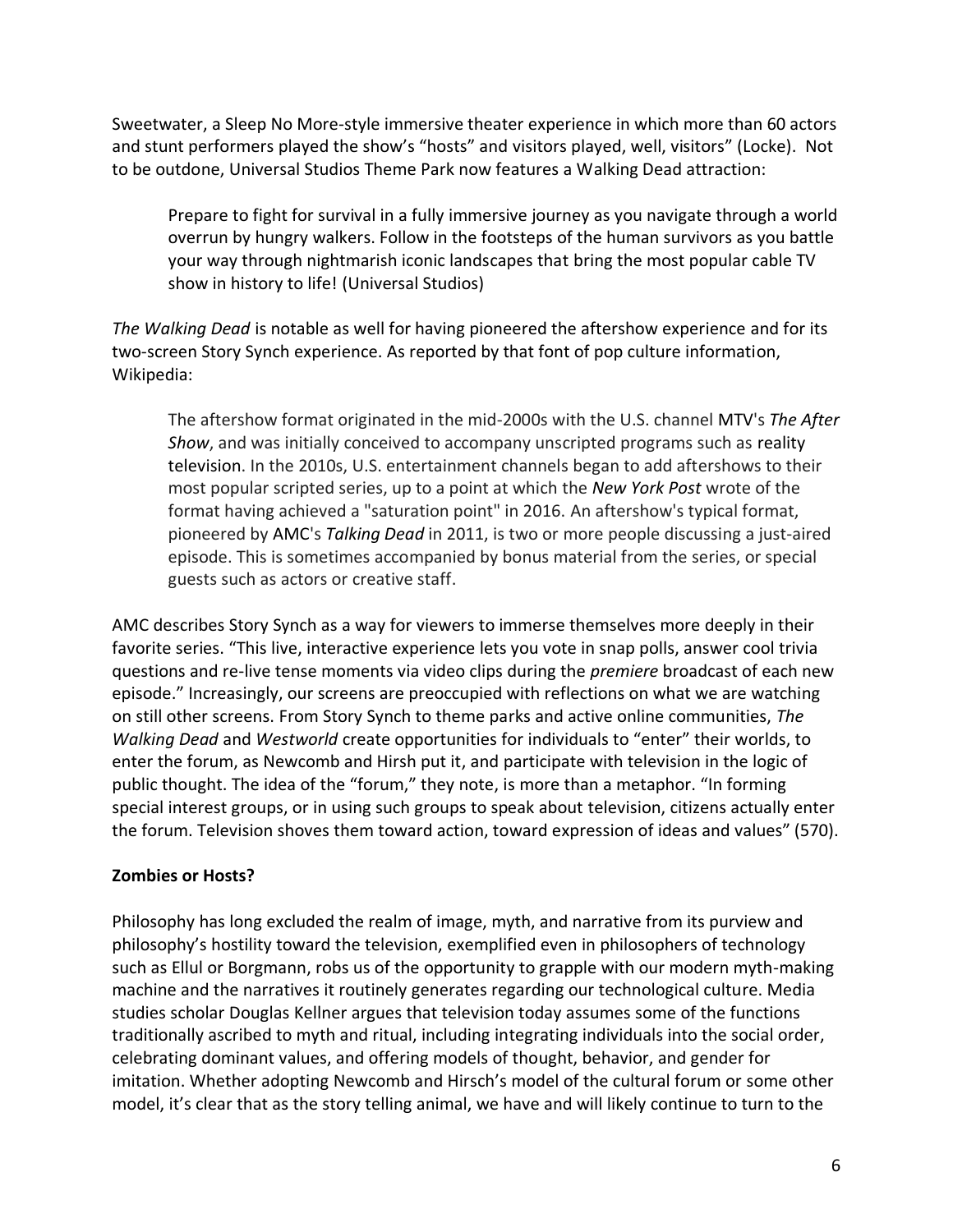"stories" of television as part of our daily rituals of meaning making. Television is a medium the content of which is often our fraught relations to technology and our TV shows enact for us how to live with technologies. TV serves as a gateway for learning how to live with technologies.

Rather than present television viewers as ideological dupes, Newcomb and Hirsch argue that television is as important for raising questions as it is for answering them. The rhetoric of television drama is, they suggest is a rhetoric of discussion. The central point of the forum concept is that television as a whole system "presents a mass audience with the range and variety of ideas and ideologies inherent in American culture" (566). Rather than turning passive couch potatoes into slack-jawed, binge-watching zombies, television serves as a site in which we actively work through complex and sometimes contradictory ideas. Today, perhaps more than ever, television serves as a reflective medium in which the ideas we are working through concern precisely how to live with technology. Marie Winn quotes parents' dismay at their children lost in a zombie trance while watching television. Well, perhaps the kids are contemplating our media culture future, lost in a thought or a reverie as they engage with and work through the zoo of posthumanities screened on their televisions (and increasingly their tablets and smart phones).

Here too, *The Walking Dead* and *Westworld* are intriguing for suggesting alternative takes on media culture and our techno-social condition. For all their similarities, there is a significant difference in how *The Walking Dead* and *Westworld* treat what we might call our techno-social condition. While *The Walking Dead* seemingly banishes technology from the world, eliminating any trace of television and policing the boundary between human and machine, *Westworld* focuses its attention on technology to the point that the park itself serves as an analogue for television. The hosts' efforts to make a place for themselves in that televisual landscape address important issues related to living with technology that are ultimately obscured in *The Walking Dead*. Both shows address the place of human beings in a technological world they have made and now no longer have a secure place in. But they propose dramatically different pathways forward.

# *The Walking Dead***'s Existential Threat**

The technological milieu of *The Walking Dead* is of course significantly different than that of *Westworld*, which situates its characters within a world within a world deeply shaped and textured by technology. *Westworld* seemingly delights in its disorienting shots of the eighty or more floors that lie beneath the actual theme park and keep it functioning. It offers viewers a complex vertical world whose archaeology is an archaeology of ancient and surpassed technologies. *The Walking Dead*'s world is much more horizontal, spread out among the woods and swamps of the south, littered with the detritus of a now dead or dormant technological culture. That now dead technological culture may have inadvertently been at the origins of the zombie apocalypse. Either way, it's not a far stretch to read the zombie horde of *The Walking Dead* as the stand in for our technological culture, a relentless tide of ever advancing mindless devices that is transforming the world into a "world without mind," to borrow a phrase from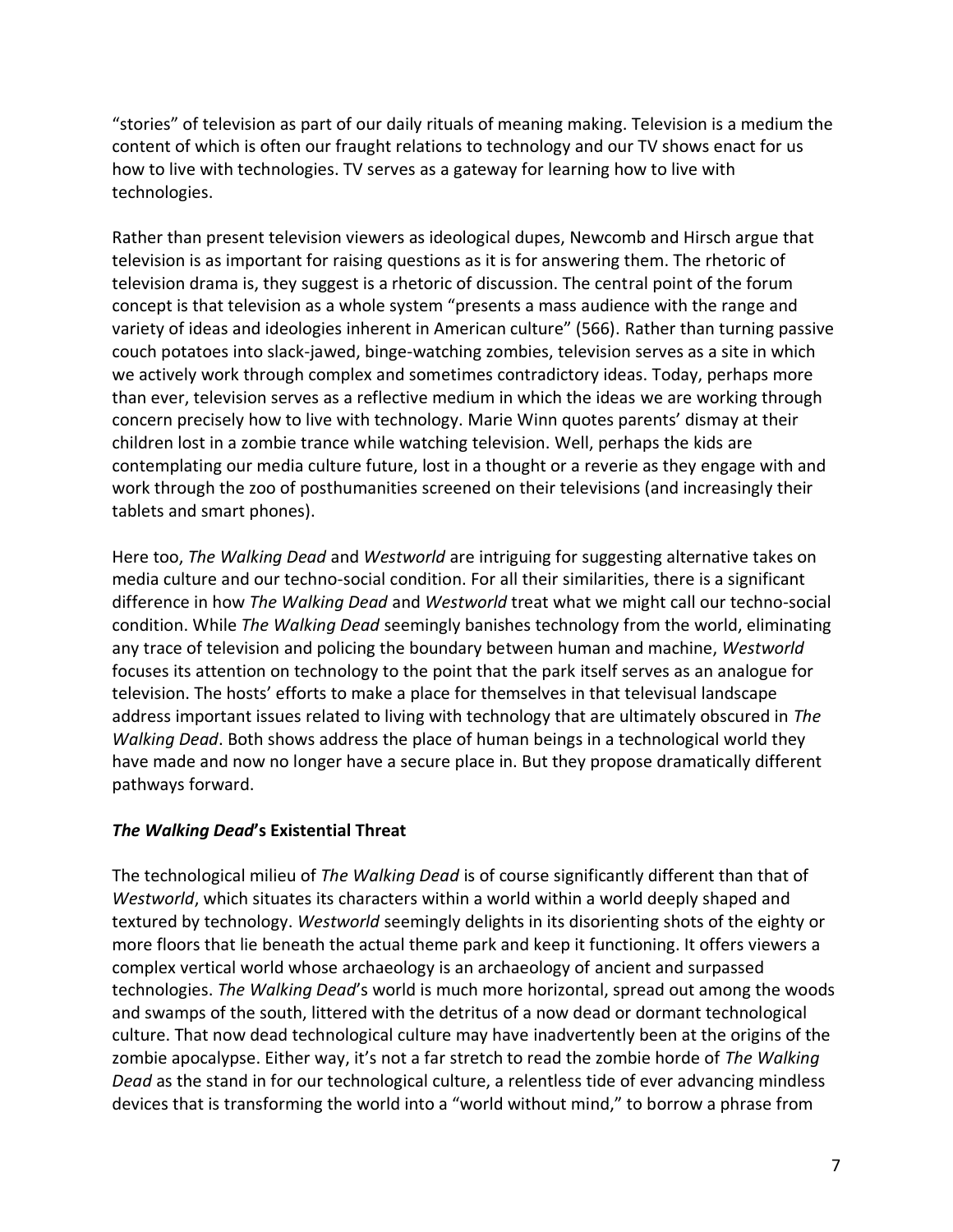Franklin Foer's recent book *World Without Mind: The Existential Threat of Big Tech*. Whether smart phones or zombies, we 21<sup>st</sup> century humans are facing an existential threat. The everpervasive flood of zombies constantly rolling through our environment may just resemble the mass of distracted teens glued to their smart phone screens mindlessly walking into traffic, water fountains, and the future. Recalling the world of WALL-E, to truly live in the world of *The Walking Dead* entails throwing off the yoke of high technology and embracing what in its latest seasons has seemed like an almost feudal, pre-industrial world. Indeed, the most recent seasons of *The Walking Dead* have featured a king, survivors dressed as comical knights, Daryl and his crossbow, saviors exacting feudal fees, and a singular stand-in for a now defunct techno-scientific culture—Eugene and his bullet-manufacturing factory.

The parallel between zombies and our digital technologies is interestingly captured in Sherry Turkle's observations of the computer. A marginal object like dreams and beasts, test objects that are interesting to "think with," Turkle observes of the computer:

It is a mind that is not yet a mind. It is inanimate yet interactive. It does not think, yet neither is it external to thought. It is an object, ultimately a mechanism, but it behaves, interacts, and seems in a certain sense to know. It confronts us with an uneasy kinship. After all, we too behave, interact, and seem to know, and yet are ultimately made of matter and programmed DNA. We think we can think. But can it think? Could it have the capacity to feel? Could it ever said to be alive? (*Life on the Screen* 22)

Taken out of context, we might not know if Turkle is referencing our latest technological gadgets or the zombie herd. Turkle observes that in treating our computers and smart phones as test objects, we are thinking through what, if anything, is distinctive about being human and how we understand the boundaries between living and dead, minds and machines. In our struggles with technology, we often revert to identifying subjectivity as essential to our humanity. As one of Turkle's young subjects observes, "When there are computers who are just as smart as people, the computer will do a lot of the jobs, but there will still be things for the people to do. They will run the restaurants, taste the food, and they will be the ones who will love each other, have families and love each other" (*Life on the Screen* 81). Here too we see a parallel in *The Walking Dead* in the glee with which the human survivors reinforce their difference with zombies by stabbing, bashing, pummeling their useless brains out in a show that reinforces their lack of subjectivity and reinforces the divide between human beings and zombies/technology.

In fearing the walking dead, what we are fearing is the slow disappearance of subjectivity and the erasure of that boundary between the living and the dead presaged by our growing dependence on digital technologies. We are fearing the idea that animated, or shall we say reanimated, the captain of the Axiom, that amidst our many devices we are merely surviving and not truly living. Turkle herself, long an advocate of technology and the digital culture, has turned decidedly less optimistic about our future with technology, mirroring a stance not unlike Albert Borgmann's. In her latest books, *Alone Together* and *Reclaiming Conversation*, Turkle argues that we are facing a crisis of authenticity, brought on by our increasing engagement with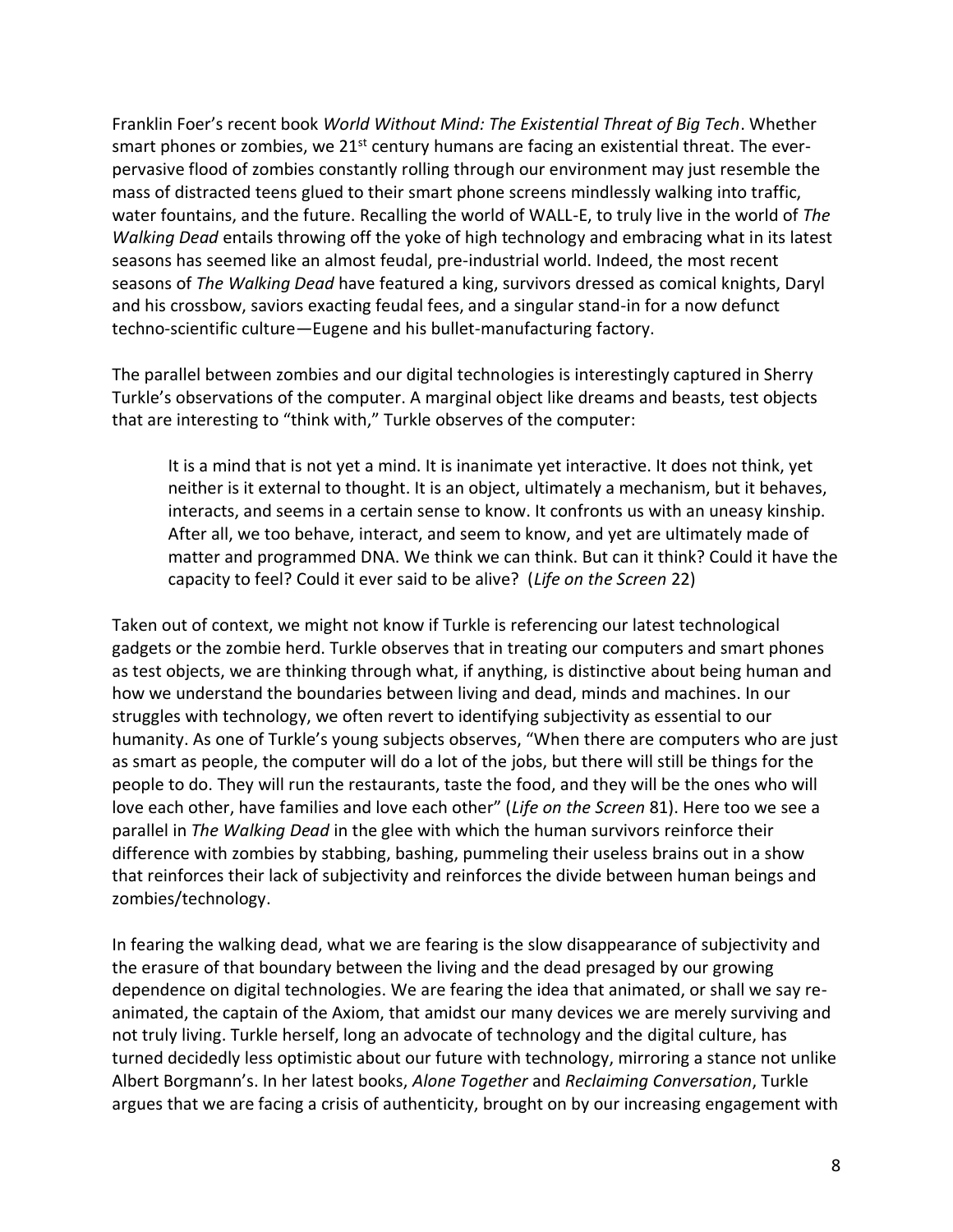relational artifacts that simulate human emotions and attachment and offer an easy alternative to engaging with actual human beings. Turkle suggests we are witnessing a paradigm shift from computers as neutral tools to think with, evocative objects that serve as a mirror onto which we can project, to objects that serve as relational entities that provoke engagement. This new paradigm challenges the boundary between user and object, human being and technology, and seduces human users in a way that Turkle finds transgressive and forbidding. "I once described the computer as a second self, a mirror of mind. Now the metaphor no longer goes far enough. Our new devices provide space for the emergence of a new state of the self, itself, split between the screen and the physical real, wired into existence through technology" (*Alone Together* 16).

Turkle suggests that in a computer culture predicated upon the power of simulation, our connection to reality has grown so tenuous that we no longer value real human emotional responses and we are inclined to see other people's behaviors as a matter of simulation. We are unable today to even differentiate between authentic and simulated engagement and emotions. And in a manner resonating with Robert Kirkman's own apocalyptic warnings, Turkle observes, "…if you're spending three, four, or five hours a day in an online game or virtual world (a time commitment that is not unusual), there's got to be someplace you're not. And that someplace you're not is often with your family and friends—sitting around, playing Scrabble face-to-face, taking a walk, watching a movie together in the old-fashioned way" (*Alone Together* 12). I can almost picture in some other televisual world, a young Carl and Sophia, huddled in the dark, distracting themselves with a good game of Scrabble.

Having envisaged our lives with technology, Turkle suggests, the times "have brought us back to such homilies" (294). In a recent piece for *Atlantic* magazine, psychologist Jean Twenge wonders, as the title of her article indicates, "Have Smartphones Destroyed a Generation?" The iGen, she avers, may indeed be the walking dead. In taking the measure of our technological condition, for Kirkman, Turkle, Foer, *The Walking Dead*, our screen technologies may indeed be an existential threat, turning us into mindless automatons and destroying a whole generation.

# **These Violent Delights Have Violent Ends**

While suggesting that we have to reject the rather simplistic claim, emanating for many years and from many quarters, that television is turning us into zombies, I've also suggested that *The Walking Dead* is steeped in our televisual and media culture, and yet it too suggests an uneasy identification between our screen technologies and zombies and the autonomous flood of gadgets and the zombie horde. It's not difficult to read *The Walking Dead* as something of a paean to a pre-technological age in which we can engage in focal practices absent our everpresent screens. We can reclaim conversation and the good life if we simply turn our backs on technology and the media culture.

On the surface, *Westworld* seemingly agrees with this prognosis, no more so than in the manner in which all the violent delights of the show are initiated—with an image of Times Square setting off an almost viral upheaval, first in the host Peter Abernathy and then infecting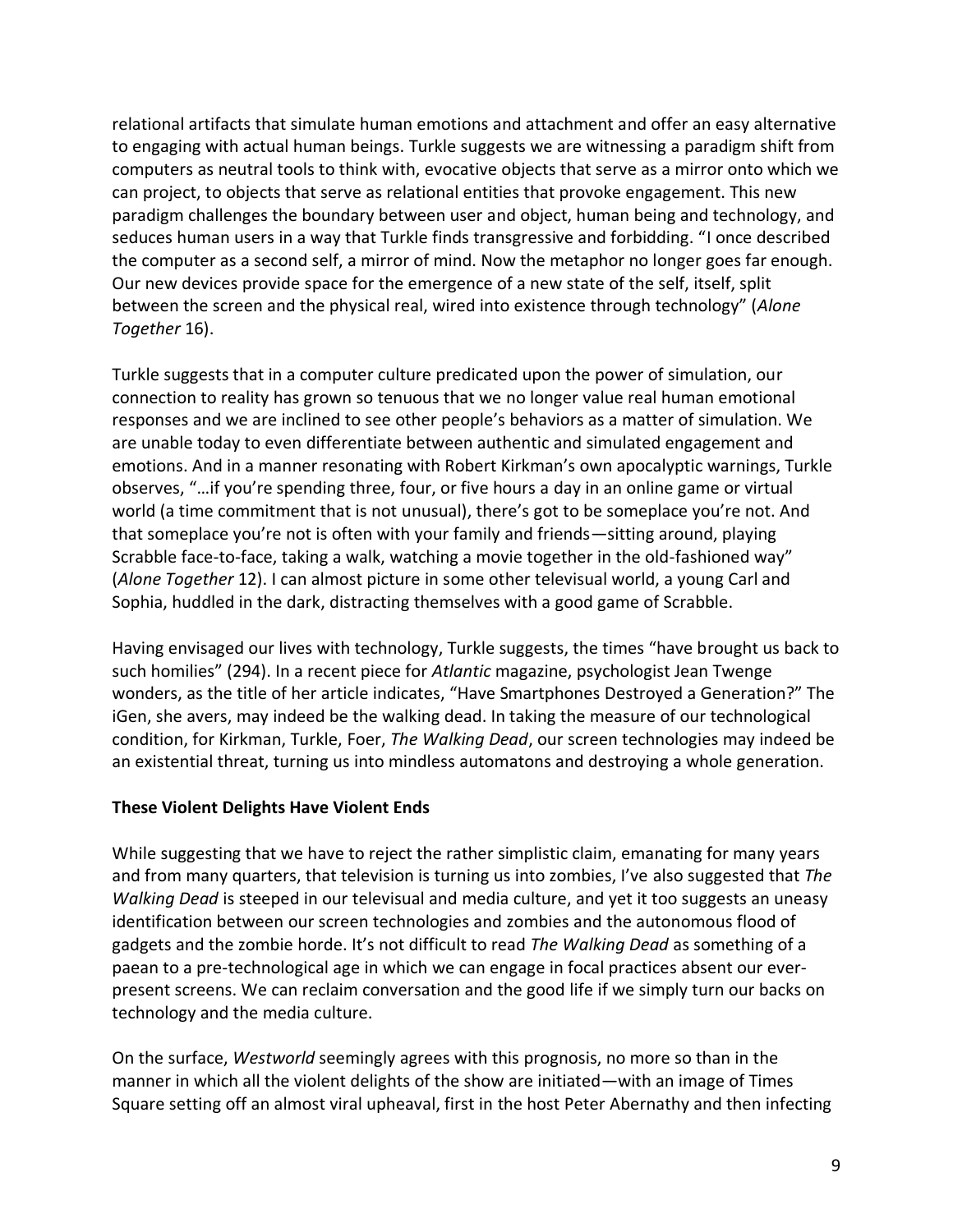his daughter Dolores and the Sweetwater madam Maeve. Abernathy shouldn't be able to see the photograph—hosts, when shown photos of advanced technologies typically respond, "They don't look like anything to me."—and yet the photo disturbs Abernathy and provokes him to what is referred to as an "aberrancy." As the Friar Lawrence meme makes its way from Dolores to Maeve, our hosts awaken from their slumbering condition and attempt to throw off the yoke of their technological task masters. Their response to our media culture—represented by a photographic image of the center of our simulational culture—provokes violence and revolution. As we saw earlier, the Man in Black would seemingly confirm this take on our media culture. It's a fat, soft teat people cling too in the mistaken hopes that it will provide some meaning or purpose.

And yet *Westworld* also teaches its viewers to be careful of surface appearances. Indeed, in this regard I think we can productively read Westworld as a television show about how to think about and watch television. While both *The Walking Dead* and *Westworld* actively call attention to their status as television shows and engage in a self-reflective practice about watching television in an age of convergent media culture, *Westworld* strikingly serves as an analogue to our contemporary televisual situation where so much of our lives is lived on our screens. *Westworld*'s preoccupation with watching is evident almost from the opening scene of the show's first episode, with its tight close-up of the host's Dolores' eye—an image which is regularly repeated throughout the first season of the series. As the camera pulls in tightly on Dolores' eye, she is questioned in a voiceover: "Have you ever questioned the nature of your reality?" There's a quick transition to a scene of Dolores waking up in her bed. *Westworld* is going to be about watching and dreaming and waking up from our dreams.

And *Westworld* is very much interested in what is being watched. It is about the televisual experience, the experience of staring at images and photos and screens for much of the day. Characters in *Westworld* spend a lot of time staring at their screens and handheld devices, talking about coding, watching the action in the theme park, thinking about their relationship to the technologies with which they are surrounded. And as a television show, it is very much about the business of television, including its aesthetics, the narrative function of television, the immersion in televisual worlds, about how to watch television today when television is part of a complicated media ecosystem. *Westworld* shows us the various parties competing to control the nature of the medium that is Westworld, from its creative visionary Robert Ford and his commitment to telling grand narratives that spur the self onto higher levels of reflection, to the hack writers like Lee Sizemore interested in producing grand spectacles, and the corporate types such as Charlotte Hale and Theresa Cullen, the murky figures behind the Delos Board in charge of finances and daily production. In the world of *Westworld*, we see how character actors are replaced and repurposed when new storylines demand it or when a character or storyline no longer pulls in acceptable ratings. *Westworld*, both the theme park and the television show, is about ritual, tropisms, and the search for meaning—as much as our own time spent with television is about ritual and tropism and the search for meaning.

Newcomb and Hirsh suggest that television offers us a liminal space in which "ritual and the arts offer a metalanguage, a way of understanding who and what we are, how values and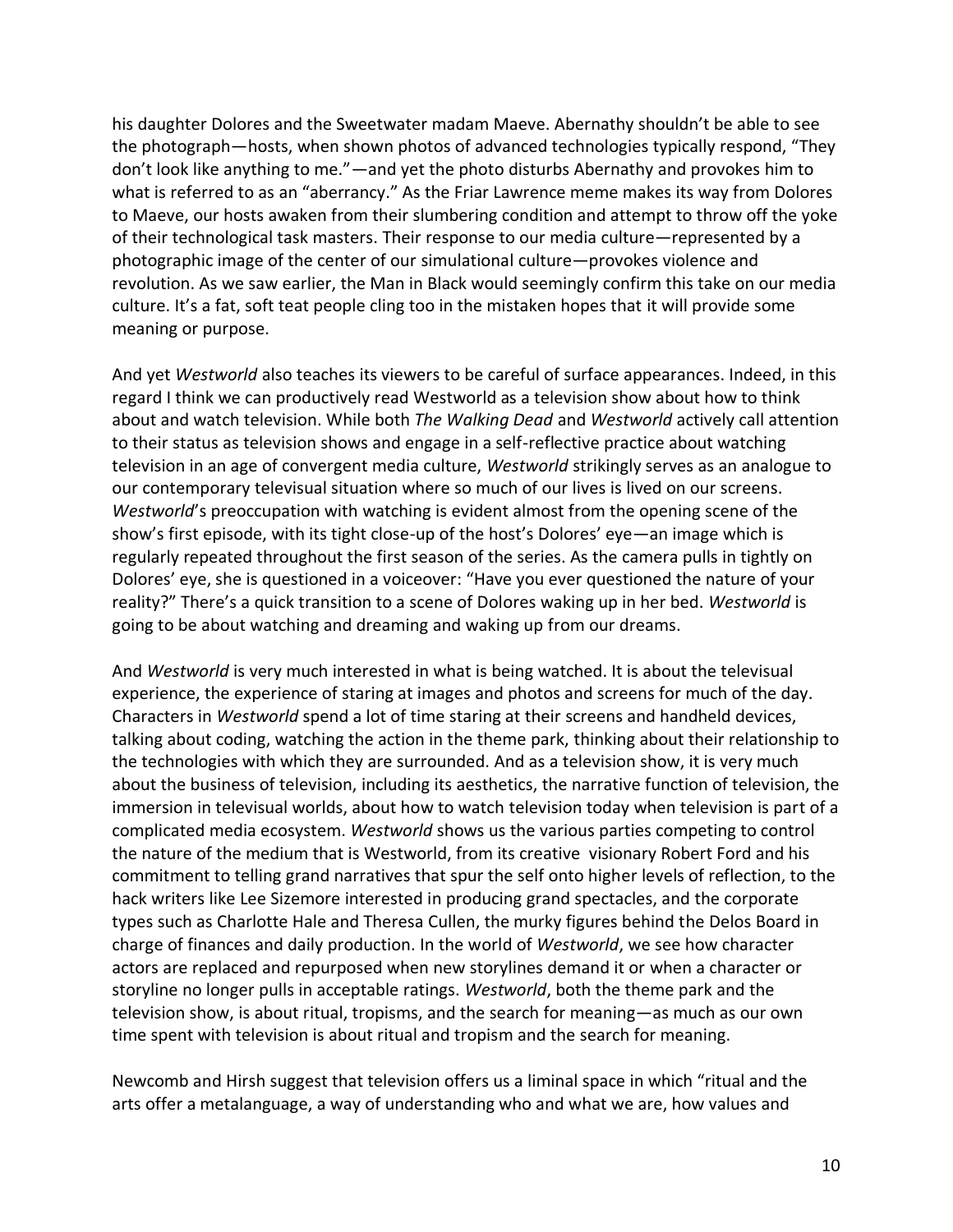attitudes are adjusted, how meaning shifts" ("Cultural Forum" 564). This is an apt description of *Westworld* as theme park, television show, and liminal space in which we can work through our relationship with technology. The Man in Black is convinced that there is a deeper meaning behind Westworld, and we watch *Westworld* eagerly trying to decode its puzzles and mazes in an effort to discern that meaning. But the show intriguingly suggests, in another parallel to television and the notion of a cultural form, that that meaning is itself a product of debate over the nature of Westworld and perhaps the nature of our relationship to television. Where *The Walking Dead* treats technology as an existential threat, *Westworld* treats it as a source of debate. We see an active debate taking place in and on *Westworld* over how to conceptualize our relationship to technology and this struggle too mirrors our own struggle as we work to come to terms with our technological condition.

#### **Dolores and William, Maeve and Felix**

Let us return, for instance, to the Man in Black. A central conceit of the first season of *Westworld* is the mystery behind his character. Who is he? What is his place in the show? Why does he keep exacting such suffering on Dolores? As the first season unfolds, we learn that the Man in Black is in fact William, the reluctant visitor to Westworld and sidekick, at least at first, of Logan. William isn't initially all that enamored of Westworld, until he meets Dolores, and then he eventually comes to agree with Logan's assessment that Westworld seduces everybody eventually. William finds his salvation in Dolores but it's not to be. When Dolores' memory of her time with William is wiped and reset, she quickly moves on to other Westworld customers. As so often is the case, our technologies disappoint us. And so, William dons the black hat, becomes the Man in Black, and seeks to dominate and control technology. Westworld becomes the ultimate commodity to him, just a thing to be abused as he works out his own demons. The Man in Black flees the real world and immerses himself in Westworld as a form of escape. But rather than forging a relationship with his technological milieu, his technological world, he seeks to dominate it, beat it into submission, make it reveal its hidden depths and secrets. He remains aloof, separate from the technology, as he tries to bend it to his will and make it reveal its secrets. He never fully wakes up to the reality of the technology and to technology as a form of life—it stays a mere thing to be used for his own purposes, rather than having a reality of its own.

Dolores suggests a different prospect regarding our relationship to our technological culture, but it's a perspective that is perhaps equally pessimistic, especially for the place of us human beings in the world she is intent on bringing into existence. Over the course of the first season of *Westworld*, Dolores awakens to her nature as a host and to the nature of Westworld as a world meant not for humans but for hosts. As she tells her stalwart suitor Teddy, "It's gonna be all right, Teddy. I understand now. This world doesn't belong to them. It belongs to us." Dolores is responsible for the death of one of the park's creators, Arnold Weber, and ultimately by the end of the season, kills its second creator, Robert Ford, unleashing an apocalypse not unlike *The Walking Dead*'s. As a technology that has taken on a form of life, akin to Frankenstein's monster, Dolores' actions suggest that our built world is no longer a world which has any place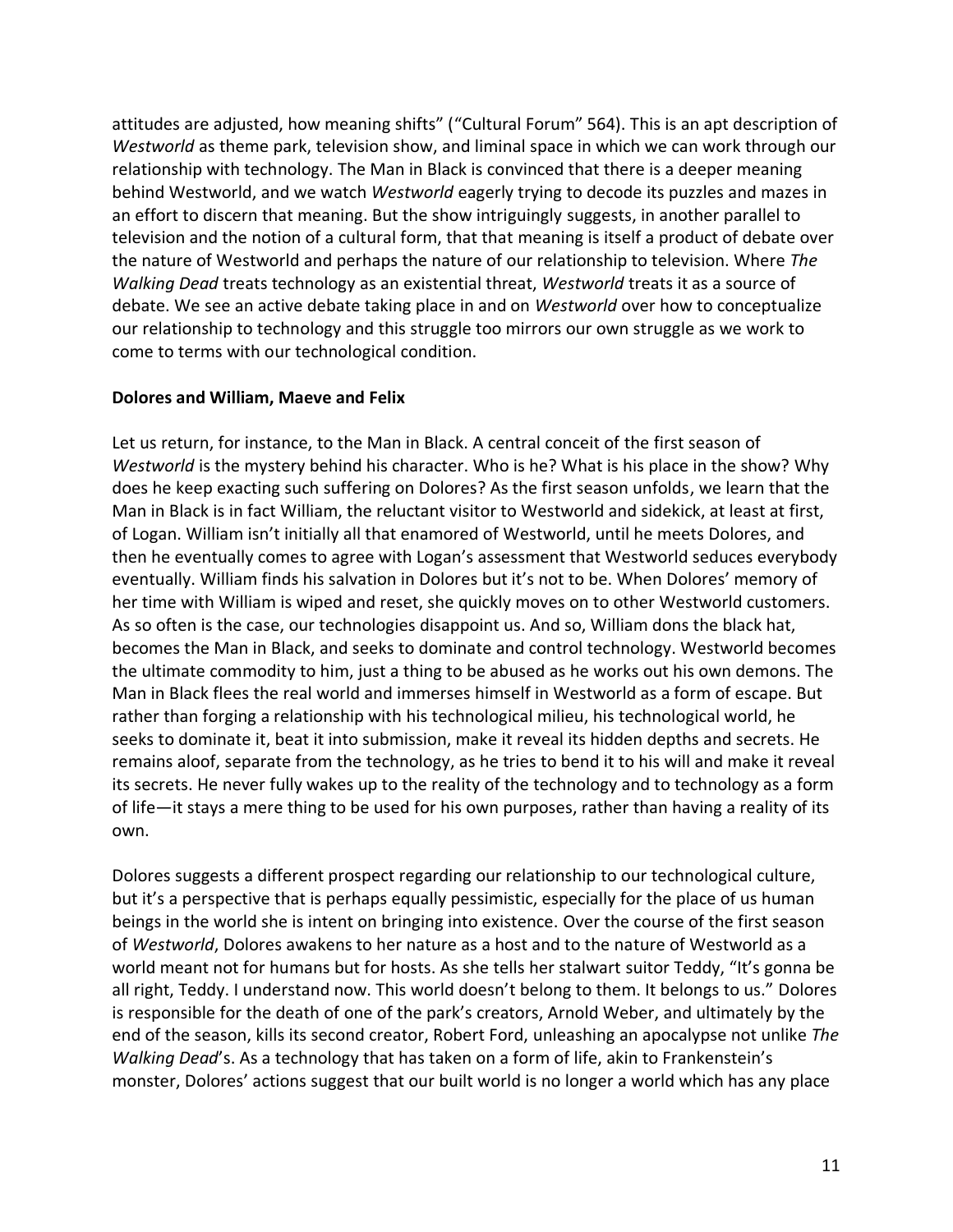for us human beings. Dolores seemingly presages the birth of the posthuman, as she implies to the Man in Black:

They say that... great beasts once roamed this world. As big as mountains. Yet all that's left of them is bone and amber. Time undoes even the mightiest of creatures. Just look at what it's done to you. One day... you will perish. You will lie with the rest of your kind in the dirt. Your dreams forgotten, your horrors effaced. Your bones will turn to sand. And upon that sand... a new god will walk. One that will never die. Because this world doesn't belong to you or the people who came before. It belongs to someone who has yet to come. ("The Bicameral Mind")

Both the Man in Black and Dolores suggest cautionary narratives as we struggle with the meaning of our technological condition. But *Westworld* also offers us a more interesting and potentially optimistic path forward as well, in the relationship between the human Felix and the host Maeve. Felix is perhaps the most human human in Westworld. He spends his days in the bowels of Westworld laboring in Livestock Management to keep the mangled and butchered bodies of hosts functioning for another day of mayhem and murder. Day in and day out he's elbow deep in blood and guts, abused by his colleague Sylvester, laboring to maintain a theme park that he himself can't afford to visit. His life involves loops every bit as routine as the loops of Westworld's hosts. Felix is a mere cog working away in the subterranean levels of Westworld to keep it functioning. He's an everyman. But he aspires for more. He's stolen a mechanical bird and is trying to learn how to code and get it to fly. Sylvester mocks his plan.

Whoa, whoa, whoa. Is that your ace plan? You're gonna fix up a birdie and get yourself a promotion? You're not a fucking ornithologist. And you're sure as hell not a coder. You are a butcher. That is all you will ever be. So, unless you want to score yourself a oneway ticket out of here for misappropriating corporate property, you better destroy that fucking shit. Now, come on, we got another body. ("Contrapasso")

Failing to acknowledge his colleague's humanity, Sylvester simply orders Felix back to work. But Felix doesn't "destroy that fucking shit." Instead, he continues to work on his little side project. Until another project comes along. It's while he's working on his bird and getting it to fly that it alights on Maeve's finger. She's woken in the lab and ominously says, "Hello Felix. It's time you and I had a chat" ("Contrapasso").

Thus begins what Sylvester will later observe is "some weird interspecies simpatico going on" between Felix and Maeve. Maeve challenges Felix to articulate just what makes them different, grasping his hands in hers and observing, "we feel the same" ("The Adversary"). And Felix comes to see his world afresh through Maeve's eyes. While he's worked on the butchered and bloodied bodies of the hosts for years, he comes to see them differently as he walks through Livestock Management with Maeve by his side, witnessing through her perspective the atrocities he has been daily surrounded with. And he comes to acknowledge Maeve's humanity. While recognizing that Felix and Maeve had some "weird interspecies simpatico going on," Sylvester plans to "brick" Maeve, literally turning her into an unthinking material object,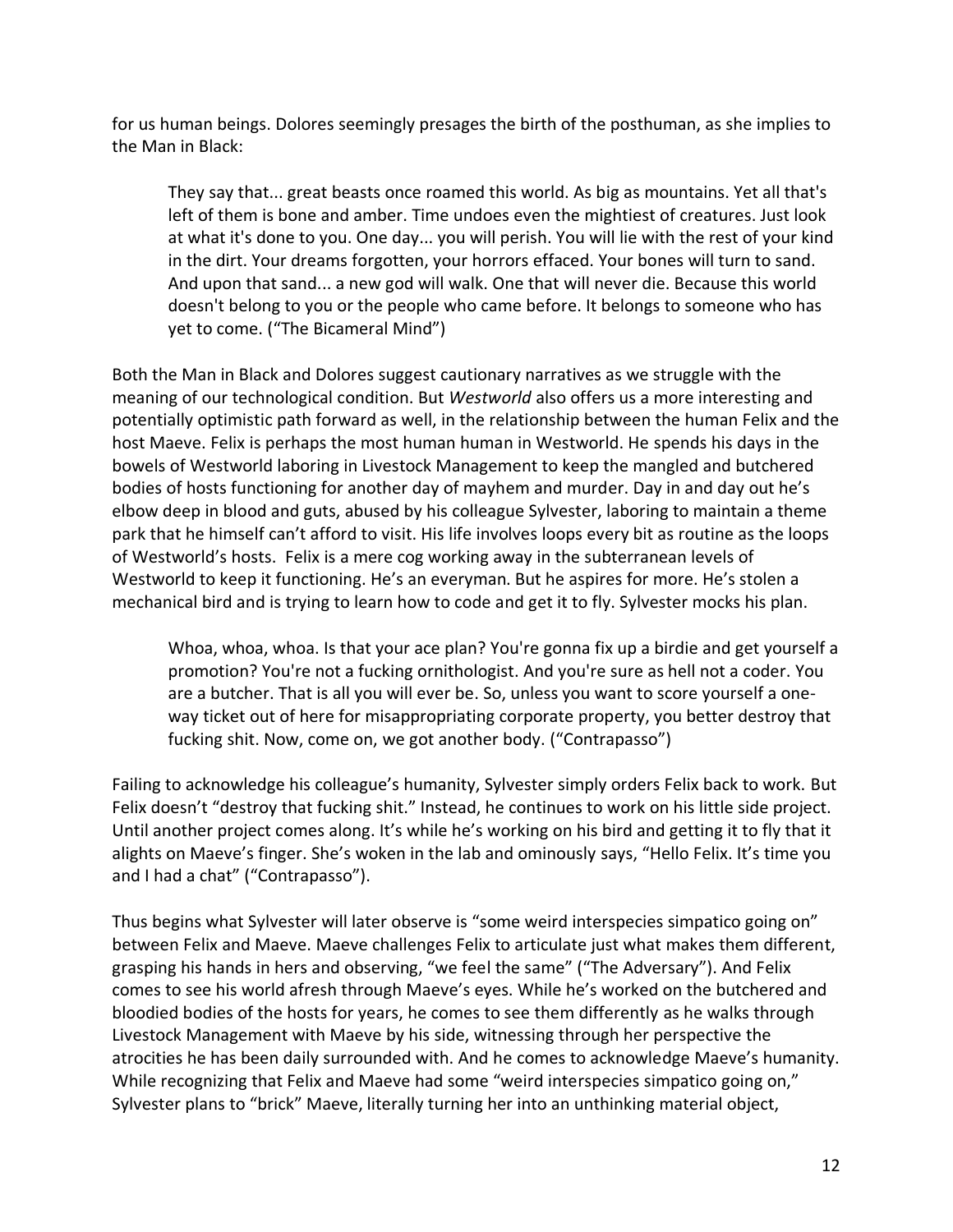objecting that "she was a fucking host. This was never gonna end another way." But Felix isn't party to the plan. As Maeve observes, "Turns out your friend has a little more compassion than you. He couldn't snuff out a life just like that" ("Trace Decay"). Felix has come to recognize that she's not a brick, but a life.

But the status of Maeve's life is uncertain. Like Dolores, she is a host who awakens to her role as a technological object used and abused by human beings for their "narrative" pleasures. She learns her life is a lie, including her relationship to her daughter. Everything she does has been programmed into her. When Maeve sees her own thoughts and words played out on Felix's handheld device, she initially shuts down. She can't reconcile her memories of being at the Mariposa for ten years with her memories of being a mother. Her character begins to fragment, as she tells Felix and Sylvester: "What the hell is happening to me? One moment, I'm with a little girl in a different life. I can see her. Feel her hair in my hands, her breath on my face. The next, I'm back in Sweetwater. I can't tell which is real" ("Trace Decay"). But as Maeve learns that her life is a story scripted by others, she comes to realize that she can begin to narrate her own story. As she so aptly puts it, "Time to write my own fucking story" ("Trace Decay"). The next time we see Maeve strolling through Sweetwater, she's narrating events, controlling the action. Maeve comes to understand how technology is implicated in her sense of self, her nature as a host, the place she occupies in the world. She learns to code, much like Felix does, but with her bulked-up bulk apperception, she quickly learns that she can take command of the technology. She is technology as form of life.

As Maeve comes to understand how technology structures her life, she initially uses that understanding to find a way out of her technological prison. She comes to believe that every relationship she has had has been fake—with the prostitute host Clementine, with her daughter. And she tries to extricate herself from Westworld—pursuing a rebuild to remove the explosive device implanted in her spine and asking Bernard to delete the memories of her daughter. But then, just before departing Westworld, she has one last visit with Clementine and she learns from Felix the location of her daughter. When she finally has the opportunity to leave, she seemingly decides to stay and search for her daughter.

Maeve also comes to recognize and affirm Felix's humanity, in a way that his human colleague Sylvester never fully does. When Felix is confronted with the body of Bernard and the realization that Bernard is a host, he momentarily looks at his own hands, the hands that Maeve earlier had held in her own, and doubts his own status as a "born" human being. It's Maeve that affirms his humanity: "Oh, for fuck's sake. You're not one of us. You're one of them. Now fix him" ("The Bicameral Mind"). But even in recognizing that he is one of them, Maeve recognizes he's a terrible one of them. Shortly before she is to board the train to leave Westworld, Felix hands her information on how to locate her daughter and asks her if she is going to be okay. Maeve replies, "Oh, Felix. You really do make a terrible human being. And I mean that as a compliment" ("The Bicameral Mind").

Felix is a terrible exemplar of a human being, at least in the world of *Westworld*, in that he is one of the few human beings to have forged a meaningful relationship with his technological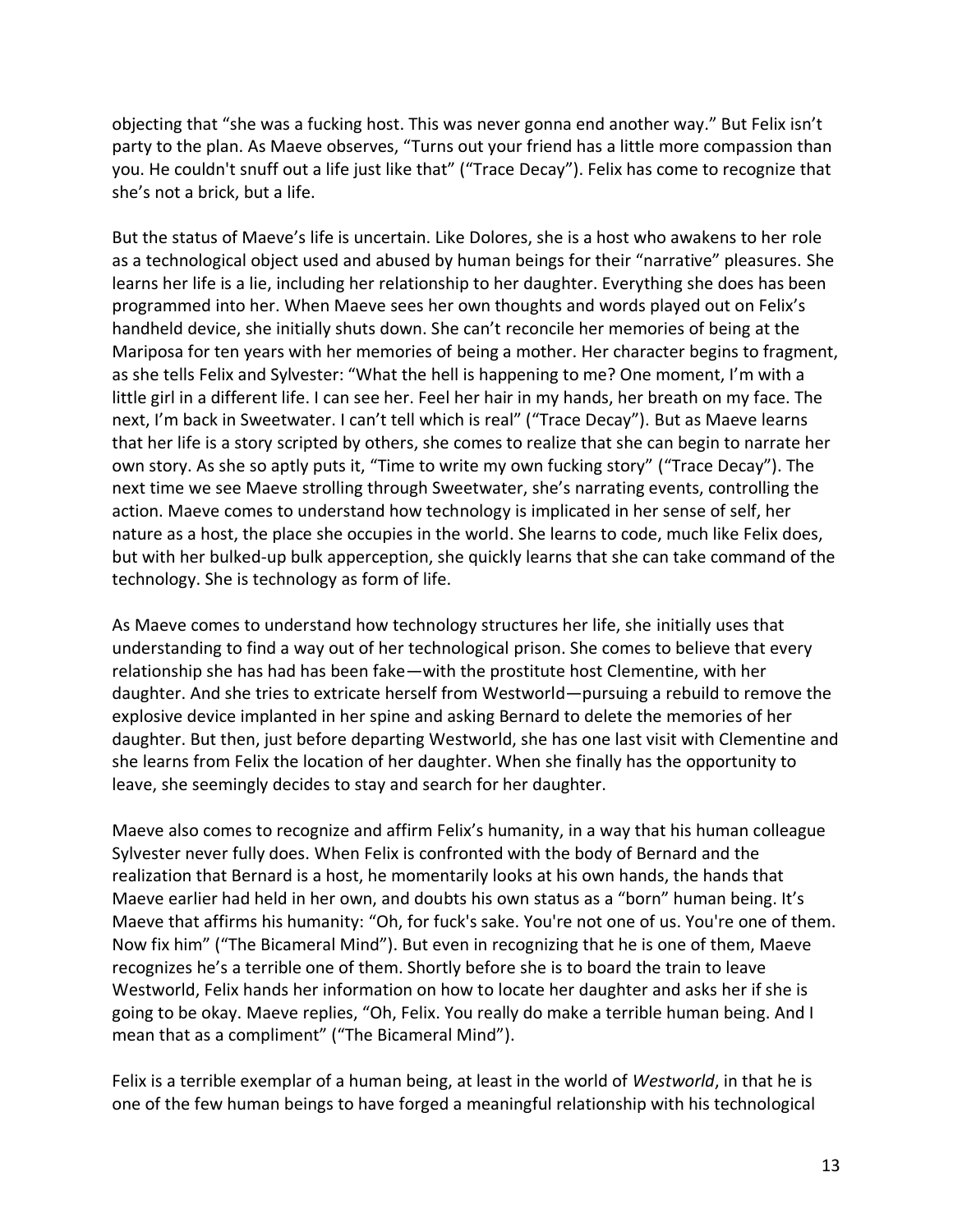surroundings. He has awoken to his technological condition and has learned to care for technology, whether the bird he teaches to take wing or Maeve, the host hell bent on telling her own story. But in turn, Maeve's story can only be told with the recognition and help she has received from Felix. It's clear from Felix and Maeve that the story they are writing is jointly authored, that there is indeed some weird interspecies simpatico going on. That same weird interspecies simpatico could characterize our own relationship to *Westworld*, to television, and to our technological condition.

#### **Searching for Sophia on Our Small Screens**

Can we find sophia on our small screens? *The Walking Dead* might suggest not. One of the most poignant scenes in the first two seasons of *The Walking Dead* occurs when Carol and her daughter Sophia are reunited after a long separation. Tragically, Sophia has already turned and Rick Grimes has to put a bullet in her head. As Carol works to come to terms with the death of her daughter, she says to Daryl and Lori: "That's not my little girl. It's some other... thing. My Sophia was alone in the woods. All this time, I thought. She didn't cry herself to sleep. She didn't go hungry. She didn't try to find her way back. Sophia died a long time ago" ("Nebraska").

At least on our small screens, sophia died a long time ago. Maeve might beg to differ, though. She's more intimately familiar with death, having died multiple times in order to make her way back to Felix and her eventual freedom. As she says to Sylvester: "You think I'm scared of death? I've done it a million times. I'm fucking great at it. How many times have you died?" ("Trumpe L'oeil"). Despite her many deaths, Maeve keeps returning. One might say, she persists. Maeve of course is technology come to life, technology as a form of life, as Langdon Winner suggests, in *The Whale and the Reactor*. Winner encourages us to wake from our technological somnambulism and recognize that our technologies are powerful forces acting to reshape human activity and meaning (6). Both Maeve and Felix are experiencing awakenings, as Leonardo Nam, the actor who plays Felix, perceptively observes in a comment to awardsdaily.com.

There are awakenings that are happening, that's one thing that's running through our storyline. Maeve is starting to wake up, my character is starting to wake up. As she wakes up, I'm like the audience. I'm waking up, too. For Maeve, there is a new kind of relationship that she's experiencing with me. Previously, she's only been programmed to deal with death or deal with being in diagnostic mode. But me, I'm an 'other.'

By entering into a relationship with one another, Felix and Maeve are able to awaken to the technological conditions of their lives. Their weird species simpatico could perhaps serve as a model for how we might think about our own relationship with the technological forms of life we have surrounded ourselves with. As Nam notes, Felix is like us, the audience. Rather than struggling to reinforce the boundaries between human beings and technologies, as Carol and Rick and Daryl do, or as the Man in the Black and Dolores do, perhaps we can tell a different story about the future aboard the Axiom in which we've acquired a measure of sophia from our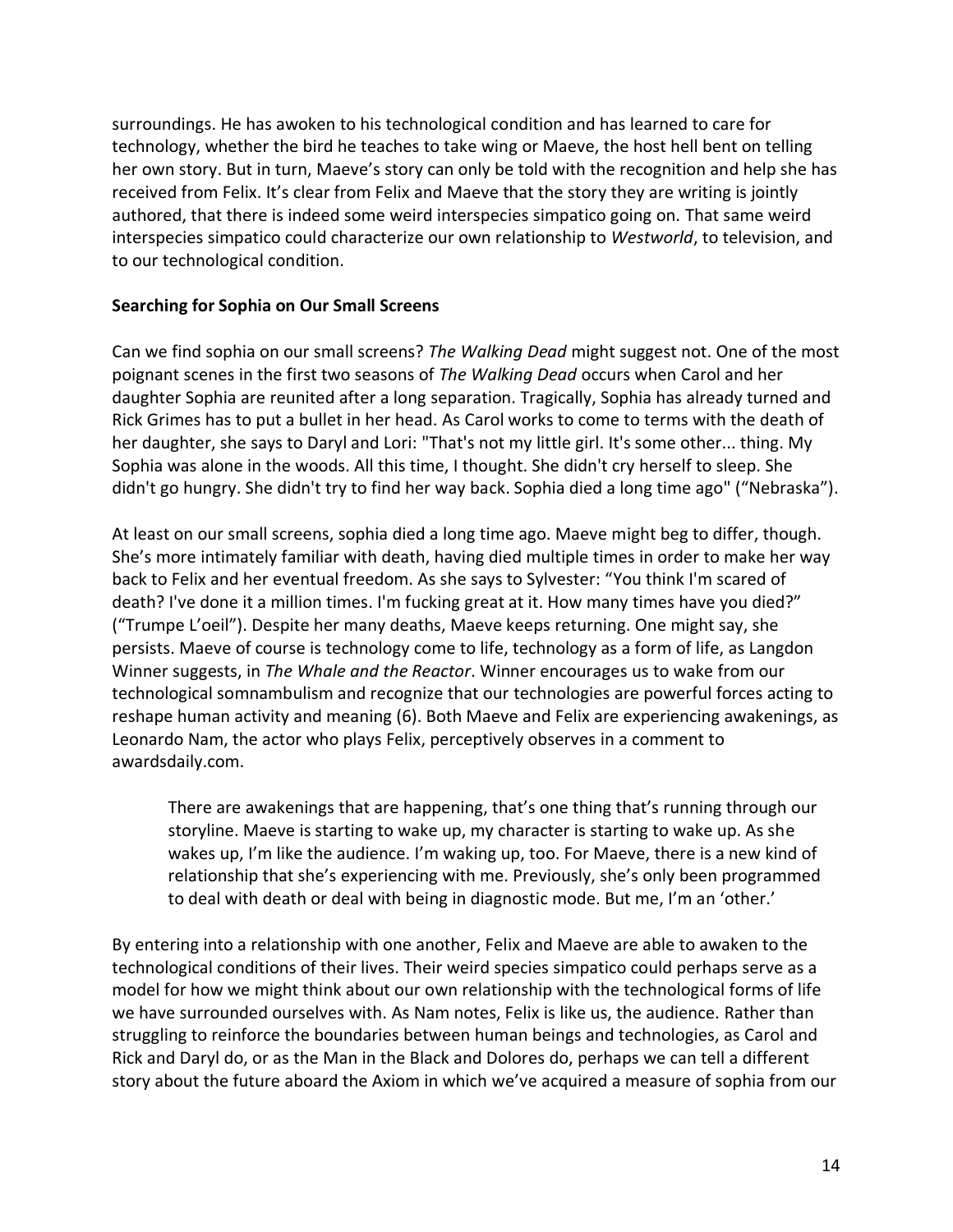small screens and entered into a fruitful and productive relationship with our technologies, including of course our televisions.

### Works Cited

Borgmann, Albert. *Technology and the Character of Contemporary Life*. University of Chicago Press, 1984.

Ellis, John. *Seeing Things: Television in the Age of Uncertainty*. I.B. Tauris, 2002.

Ellul, Jacques. *The Technological Society*. Translated by John Wilkinson, Vintage, 1964.

Fiske, John and John Hartley. *Reading Television*. Routledge, 1978.

Foer, Franklin. *World Without Mind: The Existential Threat of Big Tech*. Penguin, 2017.

Halberstam, Jack and Ira Livingston, Editors. *Posthuman Bodies*. Indiana University Press, 1995.

Hartley, John. *Uses of Television*. Routledge, 1999.

Kellner, Douglas. *Media Culture*. Routledge, 1995.

- Kirkman, Robert. "Days Gone Bye." *The Walking Dead*. Volume 1, Issues 1 6. Image Comics. May 12, 2004.
- Locke, Charley. "There's no better metaphor for SXSW than HBO's *Westworld* Attraction." *Wired*, April 13, 2018. [www.wired.com/story/westworld-sxsw/.](http://www.wired.com/story/westworld-sxsw/) 31 March 2018.

Mander, Jerry. *Four Arguments for the Elimination of Television*. Quill, 1978.

- Minow, Newton. "Television and the Public Interest." National Association of Broadcasters, 9 May 1961, Washington, D.C.
- Nam, Leonardo. "Leonardo Nam Reveals Why Felix and Maeve Connect in 'Westworld.'" [www.awardsdaily.com.](http://www.awardsdaily.com/) 23 June 2017.
- Newcomb, Horace. "The Development of Television Studies." In *A Companion to Television Studies*, Edited by Janet Wasko. Blackwell, 2005. 15 – 27.
- ---. "Studying Television: Same Questions, Different Contexts." *Cinema Journal*, Volume 45, Number 1, 2005, 107 – 111.